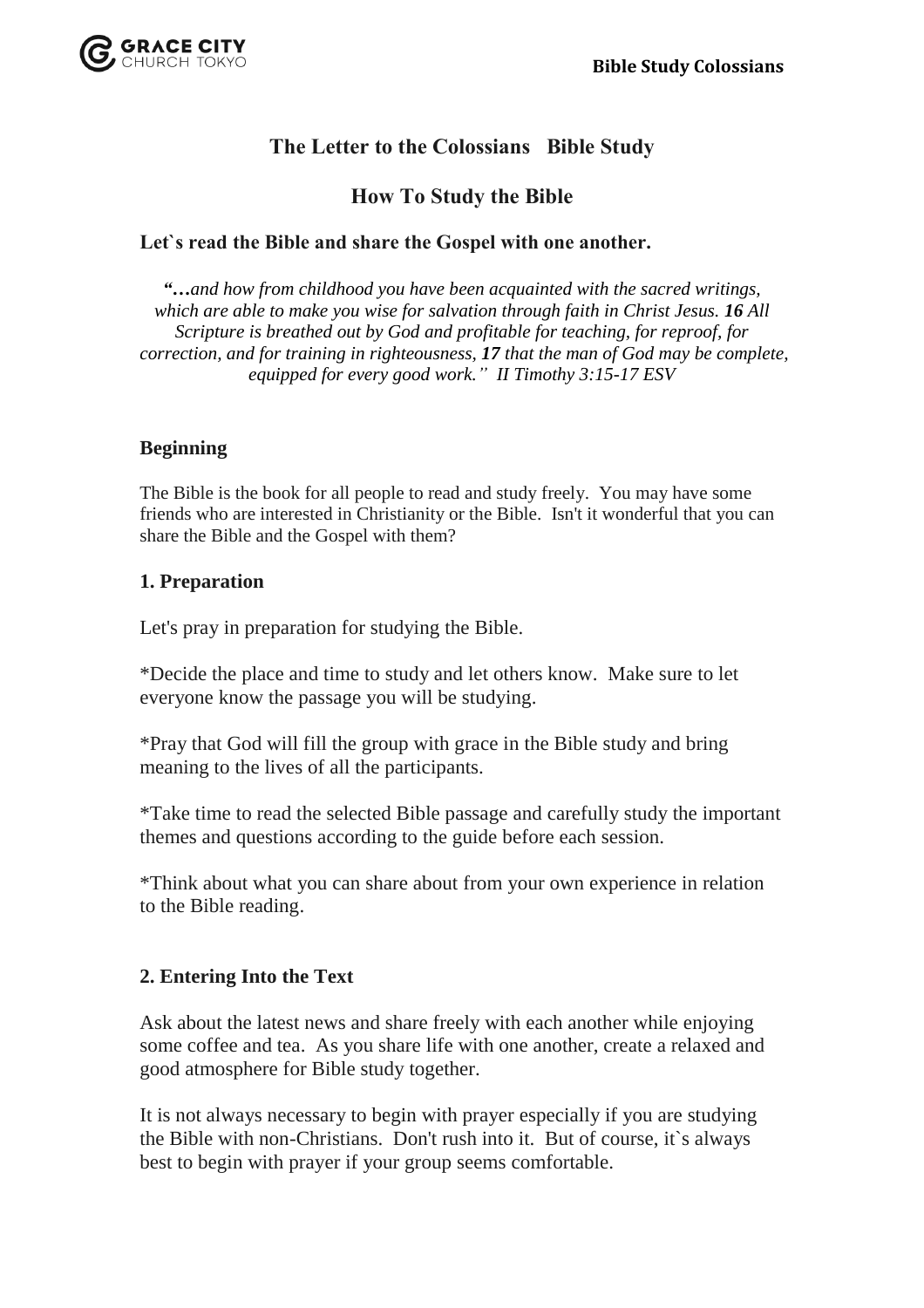

### **3. Study the Bible.**

### **(1) Let's read the Bible.**

\*Read the selected passage for today.

1. verse by verse, 2. paragraph by paragraph or 3. Individually in silence.

\*Next, mark the passage with these two signs as you read it.

[?] … for a question or doubt.

[!] … for a good impression. i.e. "I like what this verse says."

\*Talk about the verses you marked. Why did you have a question or why do you like that verse?

\*It doesn't matter if you cannot answer the question. If the question is related to today's study, tell the others about it, especially if you can answer it concisely. Don't take too much time for each answer.

### **(2) Let's Study the Bible**

### FOCUS

\*Observe words or phrases in the passage. What is the main theme of this passage? Make a list of the things that you see in the passage.

\*Focus on the main message of today's passage and think about what this means in a concrete way. If there is something you don't understand, research it or ask other church members or the pastor for next time.

### **STUDY**

\*It is not necessary to study each question on the guide completely. It is a good to have a longer discussion on one point or topic. If there are things you don't understand, you can skip these. Let the Holy Spirit guide the study.

\*Don't go into too much detail for things that are difficult to understand. Even Bible scholars have different opinions regarding details. It may be impossible to fully understand some points.

\*If you can, share freely how you have experienced Jesus in this study together. It is important to study the Bible to gain knowledge but there is no study more powerful than having your life transformed by Christ through the Bible.

#### **(3) Application**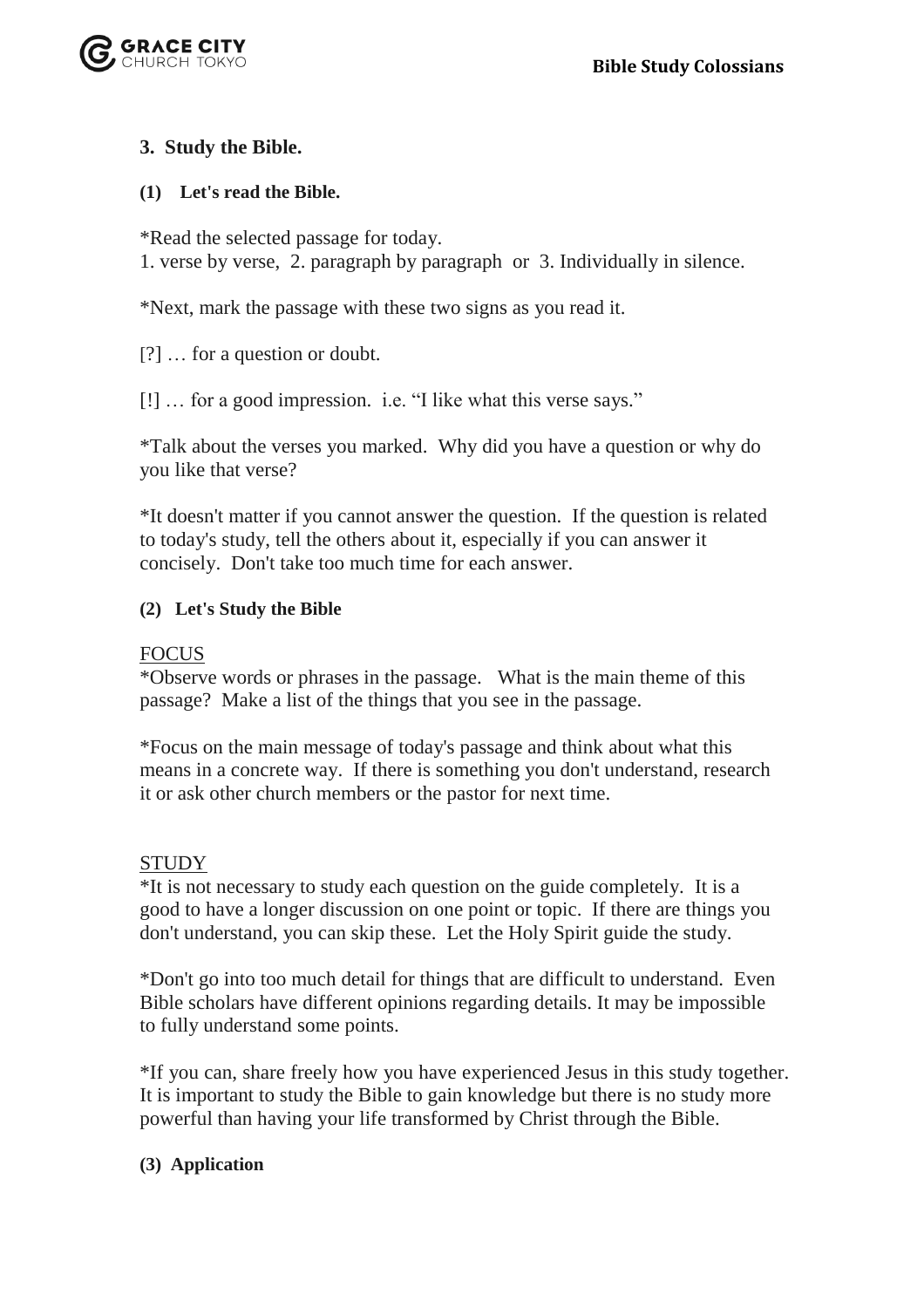

\*Make a summary of today's theme. It helps if you can say the theme in one word.

\*Share what you learned and discovered from today's reading. Encourage the participants to share freely any comments or observations. The important thing is to be open to any response they may have in regard to this passage.

\*Share how you can apply this learning to your own daily life.

### **Introduction to Colossians**

Colossians is one of the thirteen letters written by the Apostle Paul. Although it is quite a short letter, it shows the abundant glory and blessing of Jesus Christ that is powerfully spreading around the world while answering the problems of the Colossian community.

Paul's letter is based on the letter writing style of the historical period. In the beginning of the letter, the sender and recipient's names are written, next greetings appear followed by words of exhortation and then comes the main message of the letter. At the end of the letter, another greeting is included and finally the letter closes with blessings. Of course, all throughout, the character of Christian faith is expressed.

#### **Sender**

The apostle Paul is the sender of the Letter to the Colossians. (1:1) Apparently, it is considered by many scholars that someone who was with Paul transcribed the letter (such as possibly Timothy, Tychicus, or Onesimus who are mentioned in the text) but it is not clear who actually transcribed the letter. (4:18)

### **Recipients**

This letter is written for the Christian community in Colossae which is a comparatively young church at that time. Paul had three missionary journeys but according to the Bible there is no recording that he visited Colossae. (2:1) The church in Colossae was started by Epaphras a co-worker of Paul. Paul heard about the news of this church and this letter is written to address the various problems (1:1-8). Even though Paul mainly targeted big cities for his mission, Colossae was a small town and not a very important place. Colossae was a town next to the Lycos river in the southeast region of Asia Minor (now modern Turkey) with Laodicea on the western side and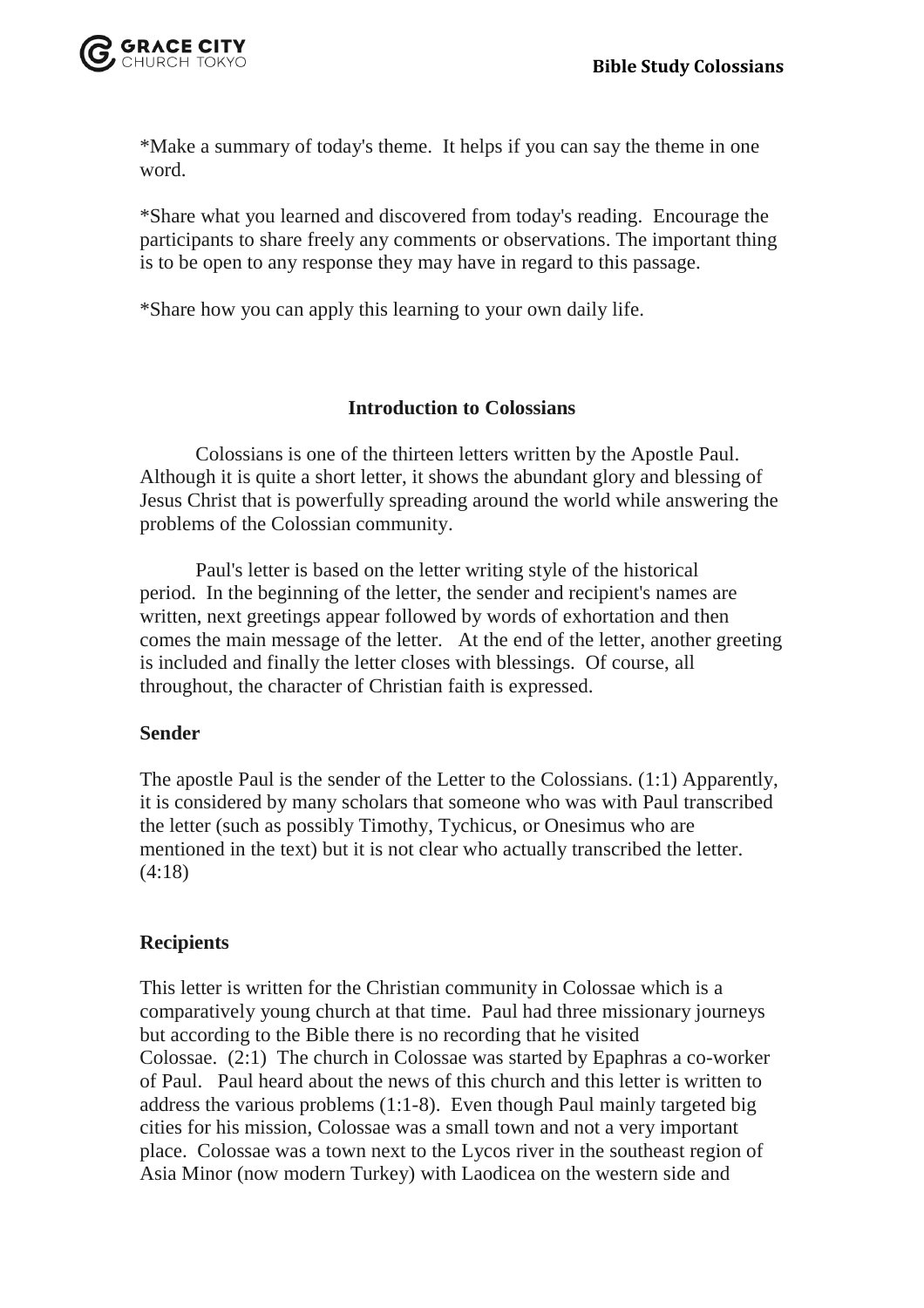

Hierapolis, a comparatively bigger city, to the northwest.

### **Time and Place**

There are many opinions among scholars about when and where it is written but it is clear that the letter was written after Paul went to prison. (4:3,18) According to Paul's letter and the Book of Acts, he was imprisoned in three different places: Ephesus, Caesera and Rome. Ephesus was the first place he was imprisoned and is considered the place of writing of Colossians because the letter is written to a young church to encourage their faith, check on the foundation of their faith, and tell them how to separate from customs of other religions and become mature in the faith. (There is not evidence but this is assumed from the context.) If this is true, Colossians was written around AD 52-55, sometime during his third missionary journey in the period Paul stayed and worked in Ephesus for three years. (Acts 19: 8-10)

### **Context and Contents**

Colossae, same as other cities, was a center for religious thought in that time. The biggest problem for the newly converted Christians and the church was their relationship with Judaism. To develop maturity in these Christians, Paul shows that Christianity instructs believers to be set apart from Judaism's traditions, rituals and customs and to apply the cross of Jesus Christ where he died and the good news of his resurrection to their daily living and faith. The contents of this letter are basically in disagreement against Judaism and emphatically state that Jesus Christ is the ultimate centrality of the Christian faith. This letter cautions the recipients that the Gospel of Christ is not being treated carefully; and therefore, their faith and lifestyle have been corrupted. This letter is not constructed in a similar way to the book of Romans where the first half is teaching and the second half is application. Rather, it develops many applications of the faith throughout based on the centrality of Christ as the foundation.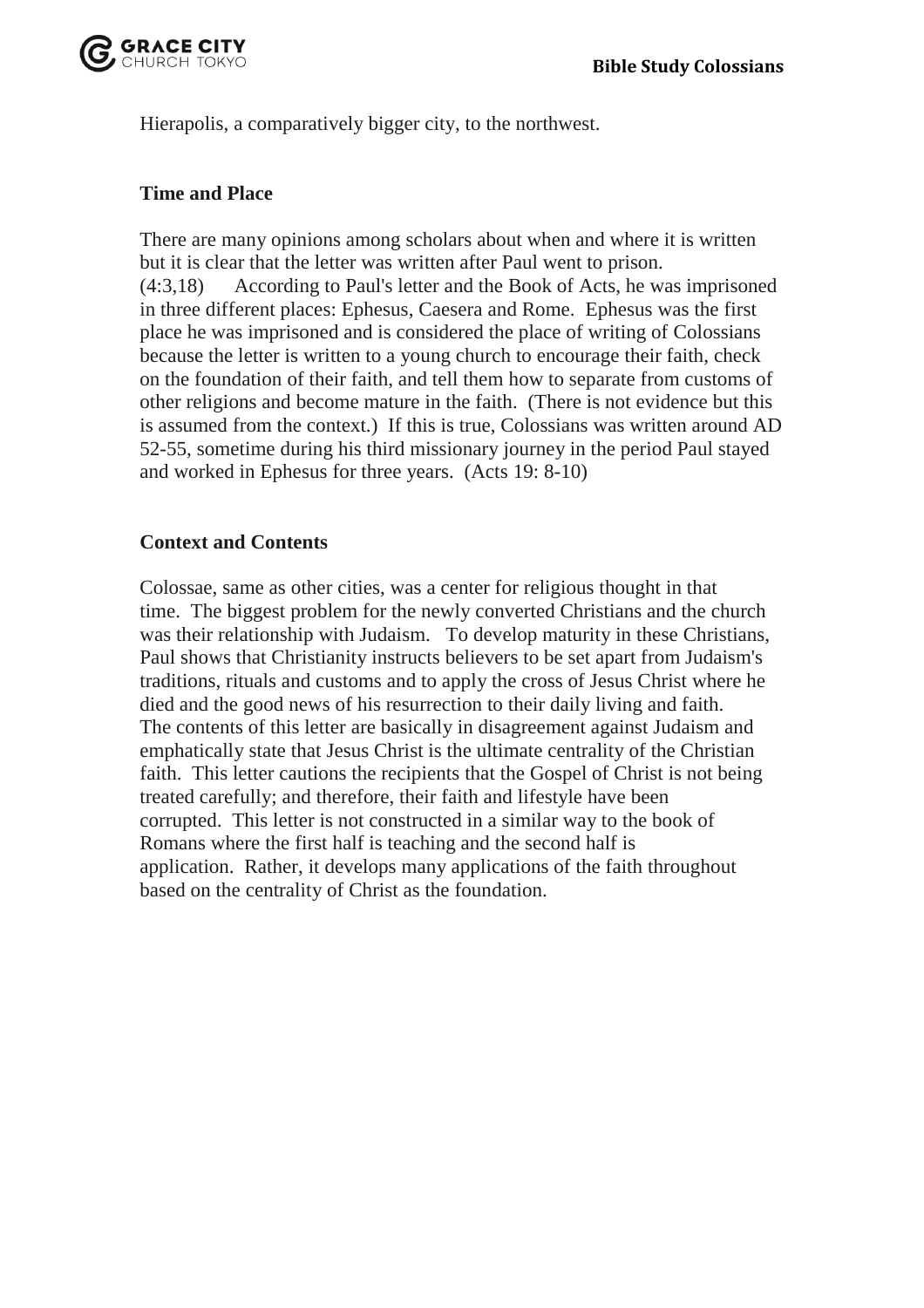

## **Letter to the Colossians 1:1-14 "Thanksgiving and Prayer"**

Paul communicates thanksgiving and prayer to the believers in Colossae. In his thanksgiving, he emphasizes the power of the Gospel. Today, first we will try to focus on the Gospel. The hope of the Gospel is the foundation of our faith. Also, in our prayers, as we increase in true understanding, we are able to joyfully give thanks to God. We will then look at knowledge and thirdly at thanksgiving. So that we don't lose the hope of the Gospel in the midst of work where don`t feel appreciated as well as the monotony of our daily lives, we should joyfully give thanks to God and pray for one another.

## **1. Reading: Let`s Read the Bible**

While making some marks in the text, let`s read Colossians 1:1-14. Put a ? where you have doubts or a question about some words or phrases in the passage. And put a ! where you had a positive impression to words or phrases in the passage. Then, share with one another why you had a doubt/question or rather a positive impression about the words or phrases where you placed a ? or ! in the text.

# Colossians 1:1-14 (ESV)

## Greeting

1) Paul, an apostle of Christ Jesus by the will of God, and Timothy our brother,

2) To the saints and faithful brothers in Christ at Colossae: Grace to you and peace from God our Father.

## Thanksgiving and Prayer

3) We always thank God, the Father of our Lord Jesus Christ, when we pray for you, 4) since we heard of your faith in Christ Jesus and of the love that you have for all the saints, 5) because of the hope laid up for you in heaven. Of this you have heard before in the word of the truth, the gospel, 6) which has come to you, as indeed in the whole world it is bearing fruit and increasing—as it also does among you, since the day you heard it and understood the grace of God in truth, 7) just as you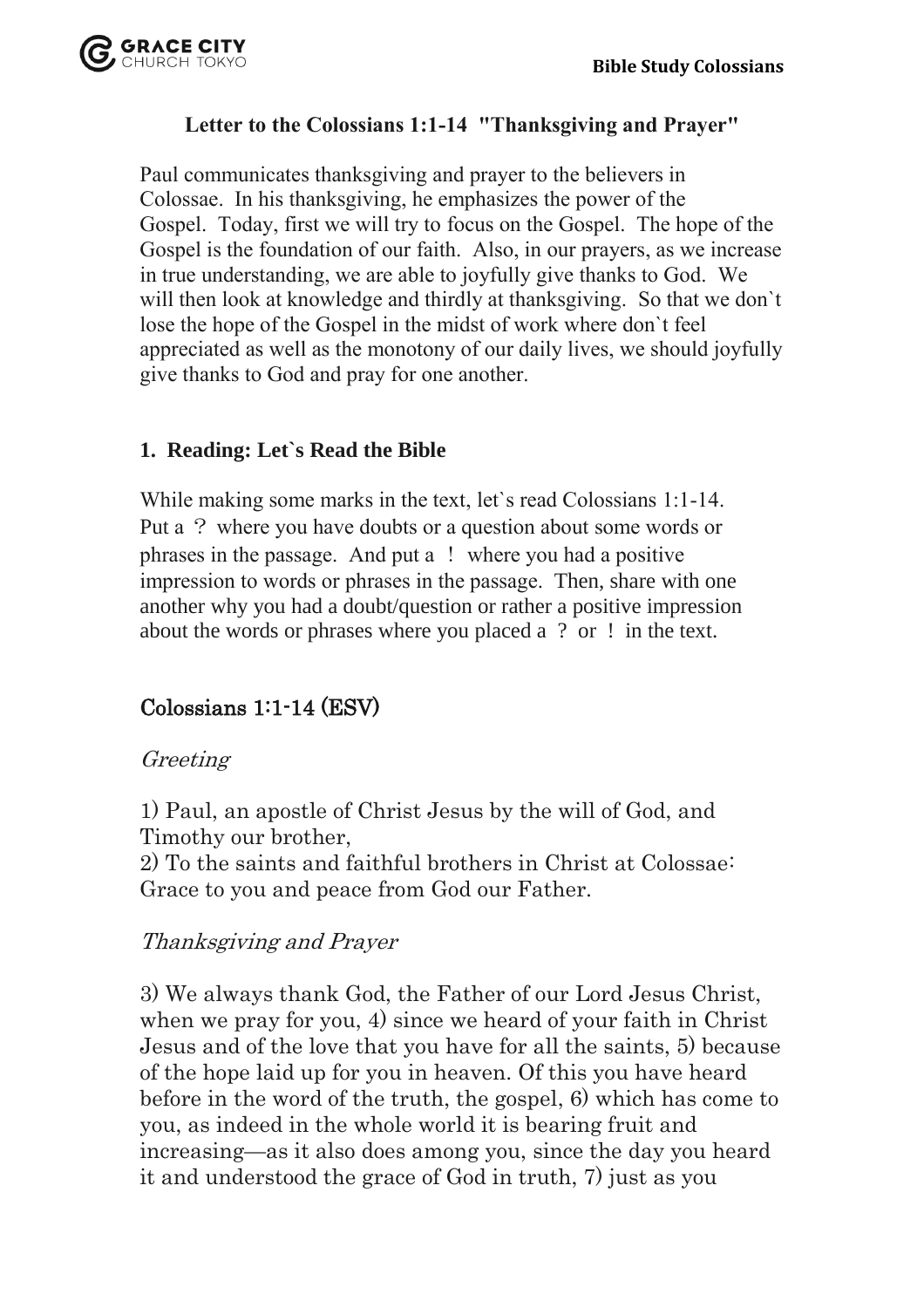

learned it from Epaphras our beloved fellow servant. He is a faithful minister of Christ on your behalf 8) and has made known to us your love in the Spirit.

9) And so, from the day we heard, we have not ceased to pray for you, asking that you may be filled with the knowledge of his will in all spiritual wisdom and understanding, 10) so as to walk in a manner worthy of the Lord, fully pleasing to him, bearing fruit in every good work and increasing in the knowledge of God. 11) May you be strengthened with all power, according to his glorious might, for all endurance and patience with joy, 12) giving thanks to the Father, who has qualified you to share in the inheritance of the saints in light. 13) He has delivered us from the domain of darkness and transferred us to the kingdom of his beloved Son, 14) in whom we have redemption, the forgiveness of sins.

## **2. Focus: Let`s take a closer look.**

・Examine the Passage:

What is written in this passage? Please summarize and express in your own words.

Focus: What is the focus of the passage above?

(Note: There are several possibilities) Please summarize concisely.

# **3. Study:**

## **Using the following questions as a guide, let`s study the Bible together.**

(1) (verses 3-5) Why does Paul gives thanks?

 $(2)$  (verses 5-6)

In this passage, Paul is saying people grounded in the hope of the Gospel have faith and love, and that the Gospel is powerfully spreading throughout the world. He is emphasizing the power of the Gospel.

Let`s discuss briefly how Christians can receive faith through the Gospel?